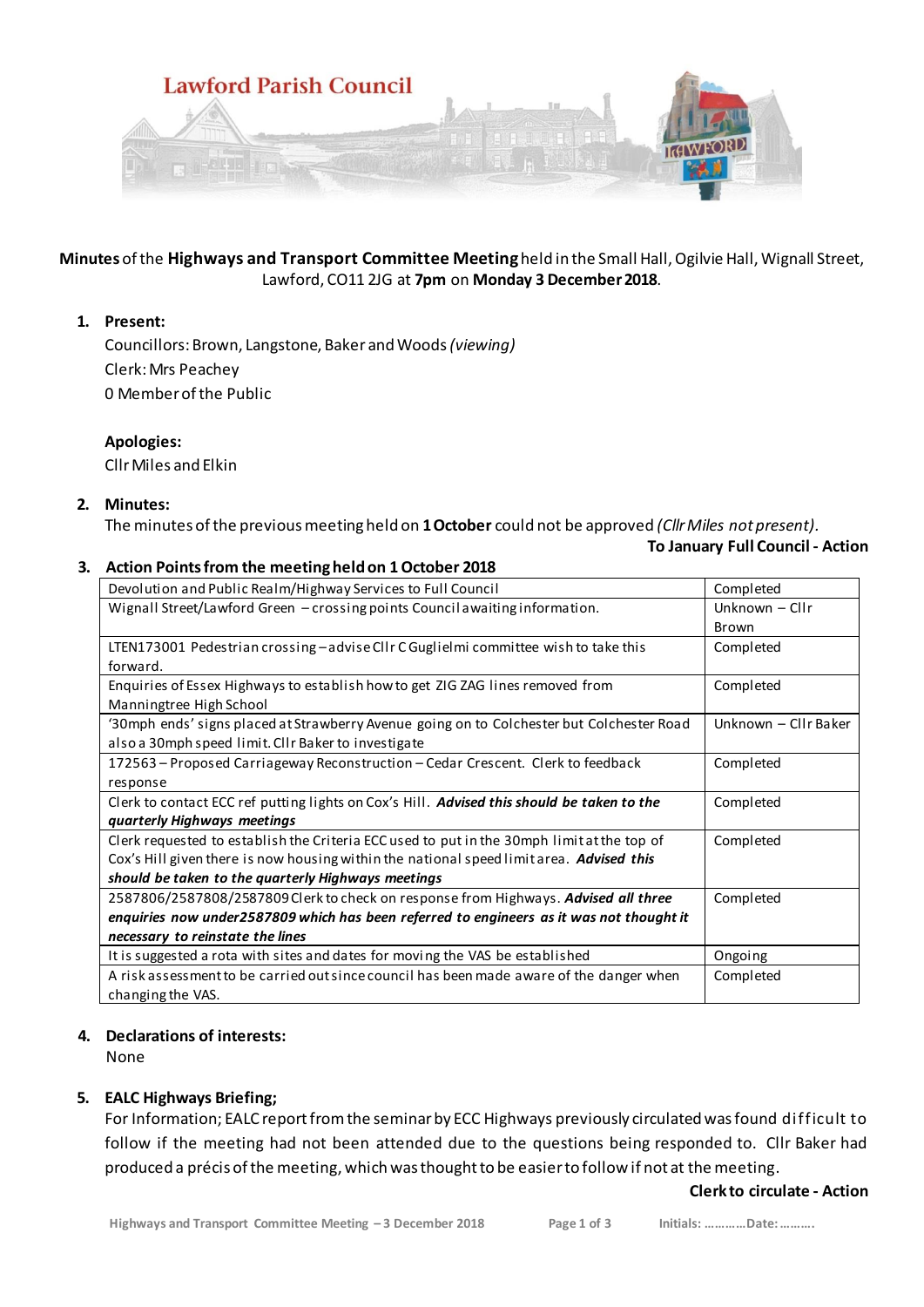# **6. HGV, Lorry Ban and Weight limits - School Lane:**

LTEN182002 – Other roads and country lanes in the area have weight limit signs (Bromley Road/Hungerdown Lane/Tile Barn Lane etc) which forces lorries down lanes with no signs, which are just as unsuitable. School Lane has no pavements, a children's nursery, children's recreation ground and Football Club. It was felt this should be challenged. **Action - Councillors** and the challenged of the council of the council of the council of the council of the council of the council of the council of the council of the council of the council of the c

## **7. Wignall Street(Lawford Green) – crossing points:**

Councillors agreed this should be observed and discussed as the building works on Bromley Road progress.

## **8. Long road:**

LTEN173001: Cllr Baker advised thismay take 2years or more for resolution. Funding had not been allocated. The request was tendered in 2017.

## **9. Layby A137:**

LTEN182009 response received from Highways but Councillors felt Highways had not visited the offending site. Cllr Baker will chase up. **Action – Cllr Baker**

### **10. Colchester road:**

- **a)** Pedestrian safety and junction protection –submission of TRO 6/11/18 ref: T19374687
- b) **Removal of Zig Zag lines and bus signs** Manningtree High School. As requested, Clerk enquired of Highways but received no response, on discussing with the school's headmistress Clerk was advised the school did not want the 'Zig-Zag' lines removed and suggested a councillor meet with them. Cllr V Guglielmi arranged a meeting - awaiting feedback. **Action – Feedback from Cllr V Guglielmi**
- c) **Raised by Councillors - '30mph ends'** signs placed at Strawberry Avenue going on to Colchester Road despite Colchester Road being a 30mph speed limit. Cllr Baker has checked the signs and they are all correct. The 30 mph signs show that the 20mph zone ends. Summers Park Avenue are National Speed Limit signs, showing that the 20mph zone ends. **Resolved**

## **11. Cox's Hill speed Limit and requested additional lighting;**

- **a)** Requested by resident: 20mph speed limit from the Top of Cox's Hill to Colchester Road being considered during school start end times will be on the Highways Agenda. **Action - Clerk to write to ECC**
- b) Raised again; concern about the lack of lighting on Coxs Hill and the resulting safety issues when walking to the station. *Council are aware of these complaints, however, when Summers Park was built ECC carried out a survey and deemed the lighting to be sufficient*. **Resolved Resolved**

### **12. Lawford Dale:**

Highway refs: 2587806/2587808/2587809 response from Highways - all have been incorporated into 2587809. Initial response is that it is not felt necessary to reinstate the lines but this has gone to the engineers to review. **Action - Clerk to chase engineers review and report to council** 

### **13. Existing and new Highways Schemes for submission:**

 Progress on submitted schemes **–***Cllr Baker provided an update which has been published on council's Website. The next LHP meeting is 17 December 2018.*

### **14. Public Transport and associated issues:**

Items of note:

- Smartcards introduced for season tickets, together with other payment methods
- Time tables are not changing for 2019
- Depot to replace Brantham soon to be announced
- Survey Cllr Woods asked about badges for disabled, highlighting not all disabilities are visible.

The Transport Liaison meeting takes place on Thursday 6 December 2018.